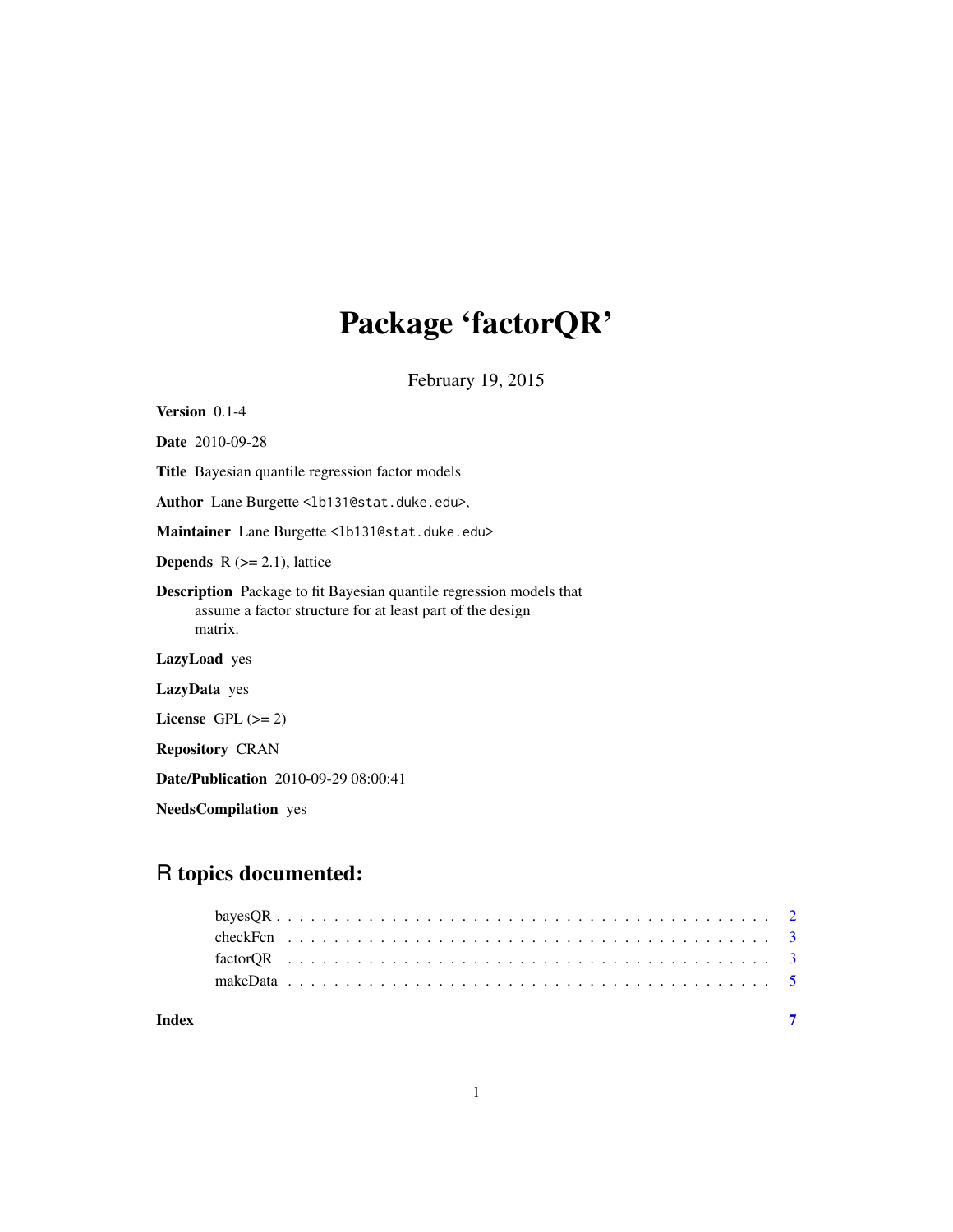<span id="page-1-0"></span>

#### Description

bayesQR is an MCMC sampler to fit a Bayesian quantile regression model. This does not assume a factor structure.

#### Arguments

| A formula of the form formula = $Y \sim X1 + X2$ , where Y is the response and<br>variables on the right-hand side are covariates.                                                                                                                                                                                                                                              |
|---------------------------------------------------------------------------------------------------------------------------------------------------------------------------------------------------------------------------------------------------------------------------------------------------------------------------------------------------------------------------------|
| An optional data frame, list, or environment containing the variables in the<br>model.                                                                                                                                                                                                                                                                                          |
| Response quantile to model. Defaults to pQuant=0.5.                                                                                                                                                                                                                                                                                                                             |
| Number of MCMC iterations, with a default of 5000.                                                                                                                                                                                                                                                                                                                              |
| Iterations of burn-in, with a default of 0.                                                                                                                                                                                                                                                                                                                                     |
| Number of iterations to skip between stored values, with a default of 0.                                                                                                                                                                                                                                                                                                        |
| Prior shape for $\tau$ , which is the inverse scale of the response. Defaults to 1.                                                                                                                                                                                                                                                                                             |
| Prior scale for $\tau$ .                                                                                                                                                                                                                                                                                                                                                        |
| Prior precision (i.e., inverse variance) for $\beta$ regression parameters. Default is a<br>diagonal matrix with non-zero values of $\theta$ . 01. May be left at NULL, or changed<br>to a non-negative scalar, a vector with length equal to the number of covariates,<br>or a symmetric, positive semi-definite matrix with dimension equal to the num-<br>ber of covariates. |
| Starting value for $\beta$ .                                                                                                                                                                                                                                                                                                                                                    |
| If TRUE, prints progress updates in Gibbs sampler.                                                                                                                                                                                                                                                                                                                              |
|                                                                                                                                                                                                                                                                                                                                                                                 |

#### Value

Returns an item of the class bayesQR composed of the following components:

| param  | Matrix of sampled parameter values.                        |
|--------|------------------------------------------------------------|
| call   | The matched call.                                          |
| betLen | The number of $\beta$ components.                          |
| n0bs   | The number of observations.                                |
| burn   | The number of Gibbs iterations before samples were stored. |
| thin   | The number of Gibbs iterations between stored values.      |
| nSamp  | The total number of Gibbs iterations.                      |

#### Author(s)

Lane F. Burgette, Department of Statistical Science, Duke University. <1b131@stat.duke.edu>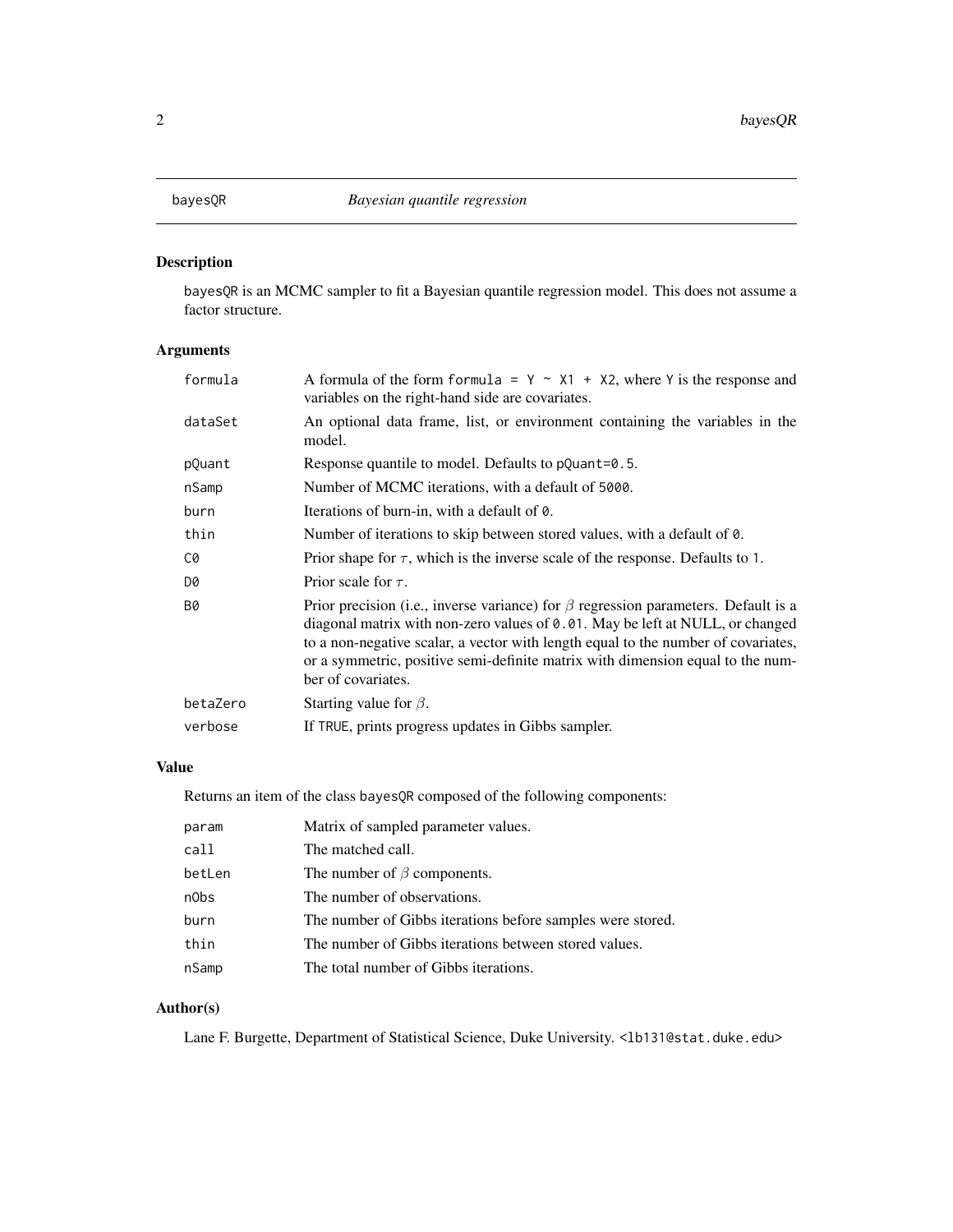<span id="page-2-0"></span>

#### Description

checkFcn is the check function, or tilted absolute value function.

#### Arguments

| x | A vector of points at which we evaluate the function. |
|---|-------------------------------------------------------|
| p | The quantile of interest.                             |

#### Value

Returns a vector with the same length as x. The check loss is defined to be  $-1*(x < 0)*x*(1-p)$  +  $(x>0)*p*x.$ 

#### Author(s)

Lane F. Burgette, Department of Statistical Science, Duke University. <1b131@stat.duke.edu>

factorQR *A Bayesian factor model for quantile regression*

#### Description

factorQR is an MCMC sampler to fit a Bayesian factor model for quantile regression.

#### Arguments

| factorForm    | A formula of the form factor Form = $Y \sim X1 + X2$ , where Y is the response and<br>variables on the right-hand side are manifest variables related to the latent factors<br>on which we are regressing Y. The right-hand side variables will be centered<br>automatically, though they are not scaled.      |
|---------------|----------------------------------------------------------------------------------------------------------------------------------------------------------------------------------------------------------------------------------------------------------------------------------------------------------------|
| nonFactorForm | An optional formula of the form non-Factor-Form = $\sim$ X3 + X4. These covari-<br>ates are used to model Y, but they do not relate to any of the latent factors.                                                                                                                                              |
| dataSet       | An optional data frame, list, or environment containing the variables in the<br>model.                                                                                                                                                                                                                         |
| pQuant        | Response quantile to model. Defaults to pQuant=0.5.                                                                                                                                                                                                                                                            |
| whichFactor   | Vector of indicators to show factor grouping. E.g., if which Factor= $c(1, 1, 1, 2, 2, 2)$ ,<br>it would mean the first three variables in the right-hand side of factor Form<br>group and the last three group together in two factors. If which $Factor = NULL$ ,<br>a single latent factor will be assumed. |
| nSamp         | Number of MCMC iterations, with a default of 5000.                                                                                                                                                                                                                                                             |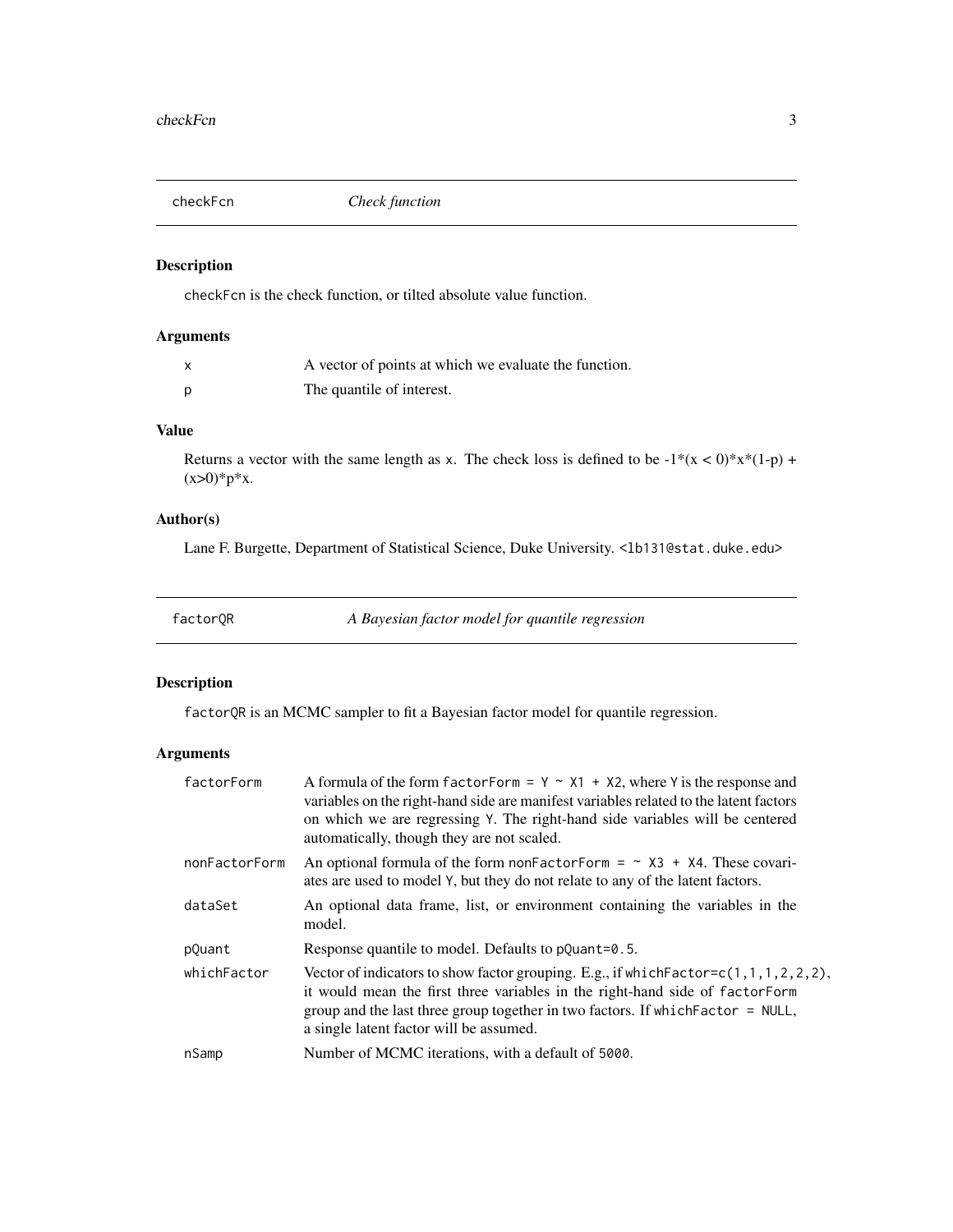| burn                | Iterations of burn-in, with a default of 0.                                                                                                                                                                                                                                                                                                                      |
|---------------------|------------------------------------------------------------------------------------------------------------------------------------------------------------------------------------------------------------------------------------------------------------------------------------------------------------------------------------------------------------------|
| thin                | Number of iterations to skip between stored values in the chain, with a default<br>of $\theta$ .                                                                                                                                                                                                                                                                 |
| cTau0               | Prior shape for $\tau$ , which is the inverse scale of the response. Defaults to 1.                                                                                                                                                                                                                                                                              |
| dTau0               | Prior scale for $\tau$ .                                                                                                                                                                                                                                                                                                                                         |
| cPsi@               | Prior shape for $\Psi$ , the inverse scale of the manifest variables related to the fac-<br>tors. Defaults to 1.                                                                                                                                                                                                                                                 |
| dPsi0               | Prior rate for $\Psi$ . Defaults to 1.                                                                                                                                                                                                                                                                                                                           |
| sig0                | Hyperparameter for scale of free $\Lambda_{-s}$ variables, which is rows of the factor<br>loading matrix that do not correspond to the response. Defaults to 1.                                                                                                                                                                                                  |
| mu0                 | Prior mean for $\Lambda_{-s}$ components. Defaults to 1.                                                                                                                                                                                                                                                                                                         |
| R0                  | Prior scale of $\Phi^{-1}$ . If not specified, defaults to the identity matrix.                                                                                                                                                                                                                                                                                  |
| nu0                 | Prior degrees of freedom for inverse Wishart associated with $\Phi$ . Must be an<br>integer greater than or equal to the dimension of $\Phi$ , but defaults to one greater<br>than that dimension.                                                                                                                                                               |
| B0s                 | Prior precision (i.e., inverse variance) for $\Lambda_s$ . Default is a diagonal matrix with<br>non-zero values of 0.01. May be left at NULL, or changed to a non-negative<br>scalar, a vector with length equal to the number of latent factors, or a symmetric,<br>positive definite matrix with dimension equal to the number of latent factors.              |
| B0Beta              | Prior precision for regression coefficients related to nonFactorForm. Default<br>is a diagonal matrix with non-zero values of 0.01. May be left at NULL, or<br>changed to a non-negative scalar, a vector with length equal to the number of<br>covariates not related to the latent factors, or a symmetric, positive definite ma-<br>trix with that dimension. |
| betaZero            | Starting value for $\beta$ .                                                                                                                                                                                                                                                                                                                                     |
| PhiZero             | Initial value of $\Phi$ .                                                                                                                                                                                                                                                                                                                                        |
| invPsiZero          | initial value of $\Psi^{-1}$ .                                                                                                                                                                                                                                                                                                                                   |
| LambdaZero          | Initial value of $\Lambda_{-s}$ . Must be a scalar or vector with length equal to the number<br>of manifest variables in the right-hand side of factorForm. Will be expanded to<br>its matrix form internally, and elements that should be fixed at 1 will be adjusted<br>if necessary, with warning.                                                            |
| LambdaSZero         | Initial value of last row of $\Lambda$ , i.e. the part that models the left-hand side of<br>factorForm. If specified, must either be a scalar or vector with length equal to<br>the number of latent factors being modeled. Defaults to 0.1                                                                                                                      |
| OmegaZero           | Initial value for latent $\Omega$ .                                                                                                                                                                                                                                                                                                                              |
| verbose             | If TRUE, prints progress updates in Gibbs sampler.                                                                                                                                                                                                                                                                                                               |
| storeOmega          | If TRUE, stores the sampled $\Omega$ values.                                                                                                                                                                                                                                                                                                                     |
|                     | latentInteract If TRUE, interacts the first two latent factors. More latent/latent interactions are<br>not currently supported.                                                                                                                                                                                                                                  |
| interactX           | If supplied, a matrix of variables with which to interact the latent factors. Re-<br>peated columns are allowed.                                                                                                                                                                                                                                                 |
| whichFactorInteract |                                                                                                                                                                                                                                                                                                                                                                  |
|                     | A vector that indicates which factors to interact with the columns of interactX.<br>For example, which Factor Interact = $c(1,1)$ would indicate that the two<br>columns of interactX are to be interacted with the first latent factor.                                                                                                                         |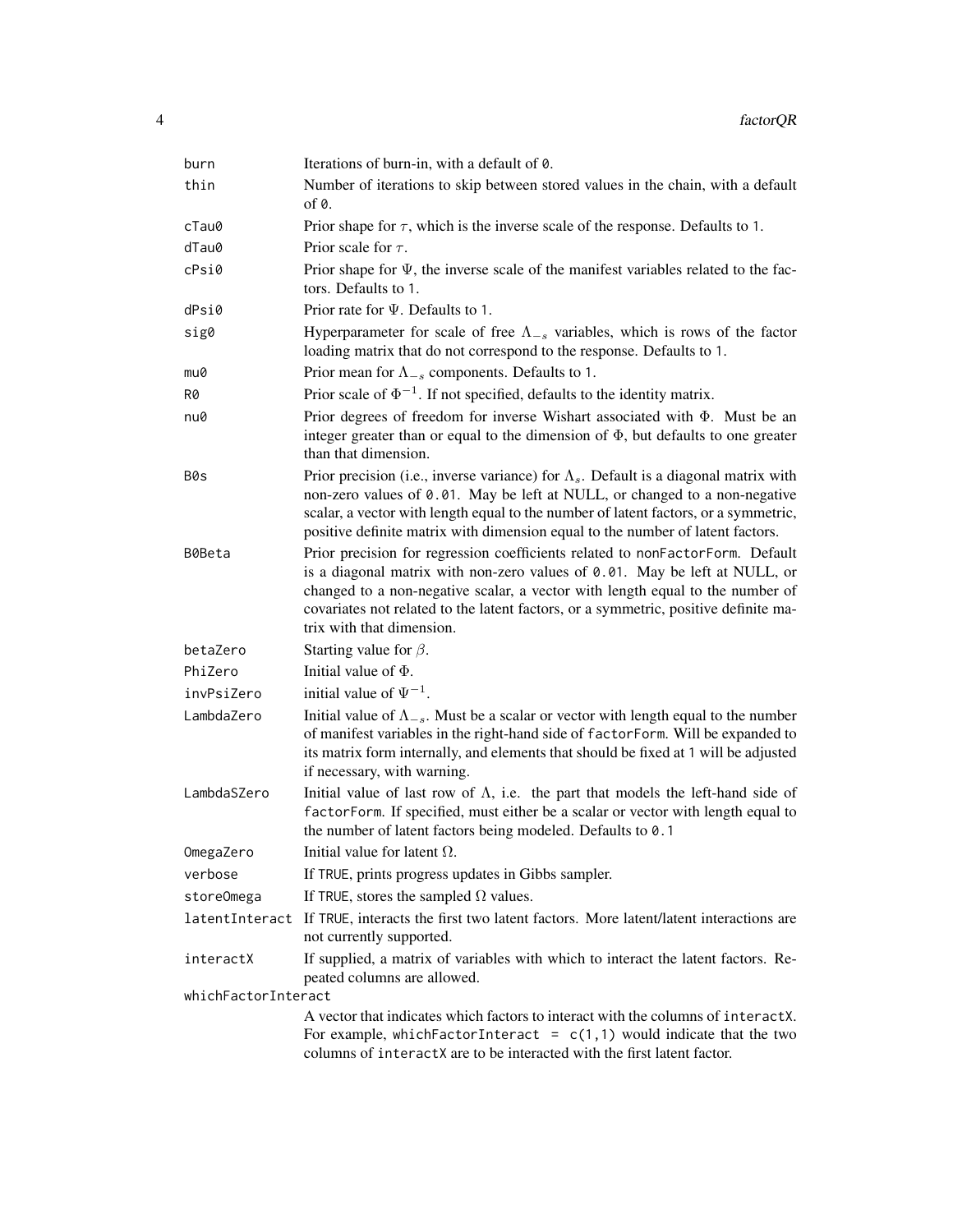#### <span id="page-4-0"></span>makeData 5

#### Value

Returns an item of the class factorQR composed of the following components:

| param    | Matrix of sampled parameter values.                        |
|----------|------------------------------------------------------------|
| call     | The matched call.                                          |
| nReg     | The number of regression parameters.                       |
| betLen   | The number of $\beta$ components.                          |
| n0bs     | The number of observations.                                |
| burn     | The number of Gibbs iterations before samples were stored. |
| thin     | The number of Gibbs iterations between stored values.      |
| nSamp    | The total number of Gibbs iterations.                      |
| nFact    | The number of modeled latent factors.                      |
| nFactorX | The number of manifest variables related to the factors.   |
| omega    | Sampled $\Omega$ values, if store Omega is TRUE.           |
| nFactInt | Number of factor/manifest variable interactions.           |

#### Author(s)

Lane F. Burgette, Department of Statistical Science, Duke University. <1b131@stat.duke.edu>

makeData *Function to make synthetic data for the factorQR function*

#### Description

makeData simulates data from a factor quantile regression model.

#### Arguments

| N           | The sample size.                                                                                                                                                                                                                                                      |
|-------------|-----------------------------------------------------------------------------------------------------------------------------------------------------------------------------------------------------------------------------------------------------------------------|
| whichFactor | A vector that indicates which factor each manifest variable relates to. E.g.,<br>which Factor = $c(1,1,1,2,2)$ would indicate a two-factor model, with the<br>first three manifest variables relating to the first factor and the second two to the<br>second factor. |
| pQuant      | The quantile of interest. Defaults to $0.5$ .                                                                                                                                                                                                                         |
| lambda      | The vector of the non-zero elements of the factor loading matrix, with length<br>equal to that of which Factor. Do not include the factor loadings related to the<br>response variable. Defaults to 1.                                                                |
| LambdaS     | The vector of factor loadings related to the response. Must have length equal to<br>the number of distinct values in which Factor. Defaults to 0.                                                                                                                     |
| Phi         | Matrix of latent factor covariances. Must be symmetric and positive-definite and<br>have dimension equal to the number of latent factors. Defaults to the identity<br>matrix.                                                                                         |
| lapScale    | Scale of the asymmetric Laplace error distribution. Defaults to 1.                                                                                                                                                                                                    |
| Psi         | Vector of error variances for the manifest explanatory variables.                                                                                                                                                                                                     |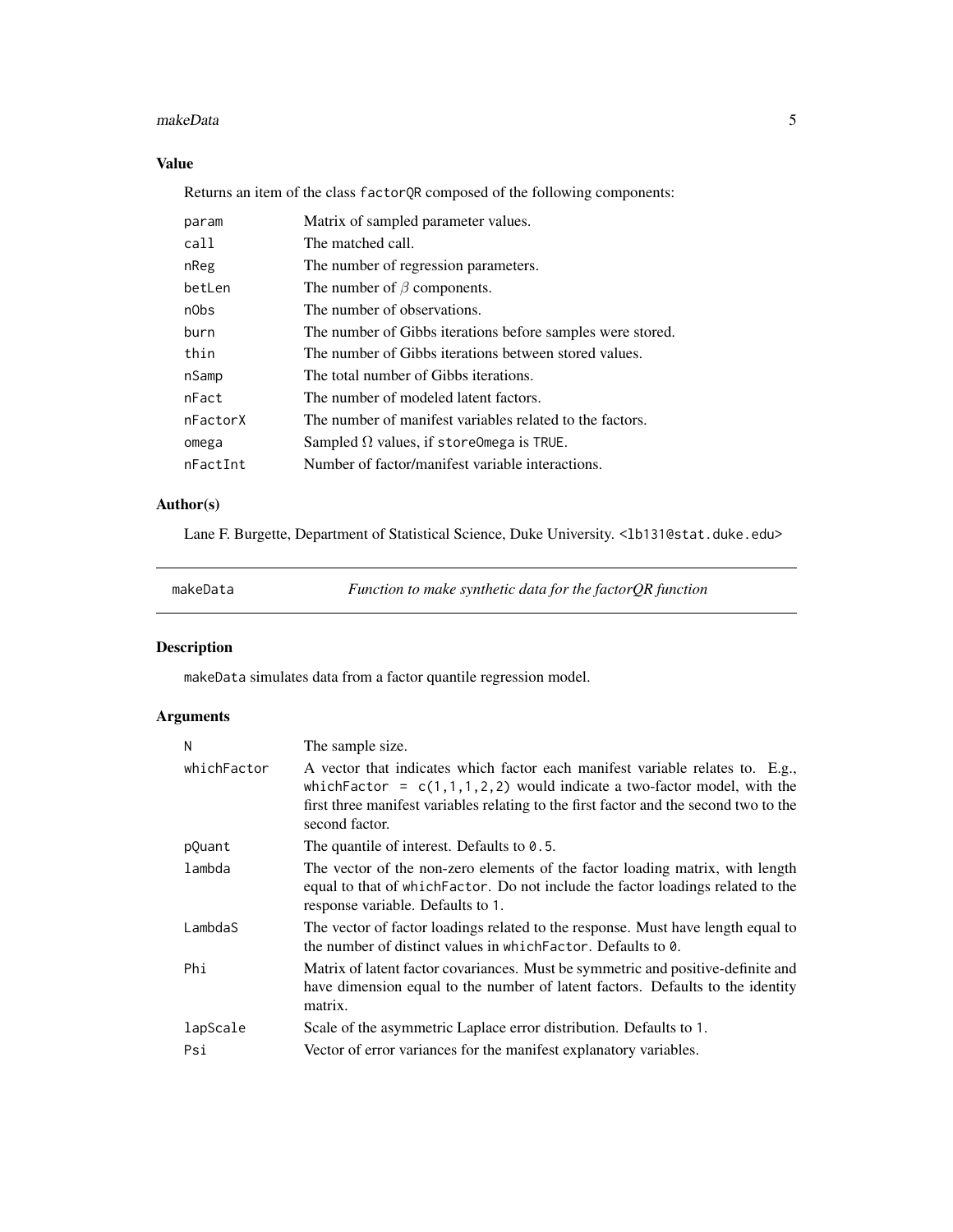#### Value

Returns a matrix whose first column is the response Y and whose remaining columns are the explanatory manifest variables with the underlying factor grouping implied by whichFactor.

#### Author(s)

Lane F. Burgette, Department of Statistical Science, Duke University. <lb131@stat.duke.edu>